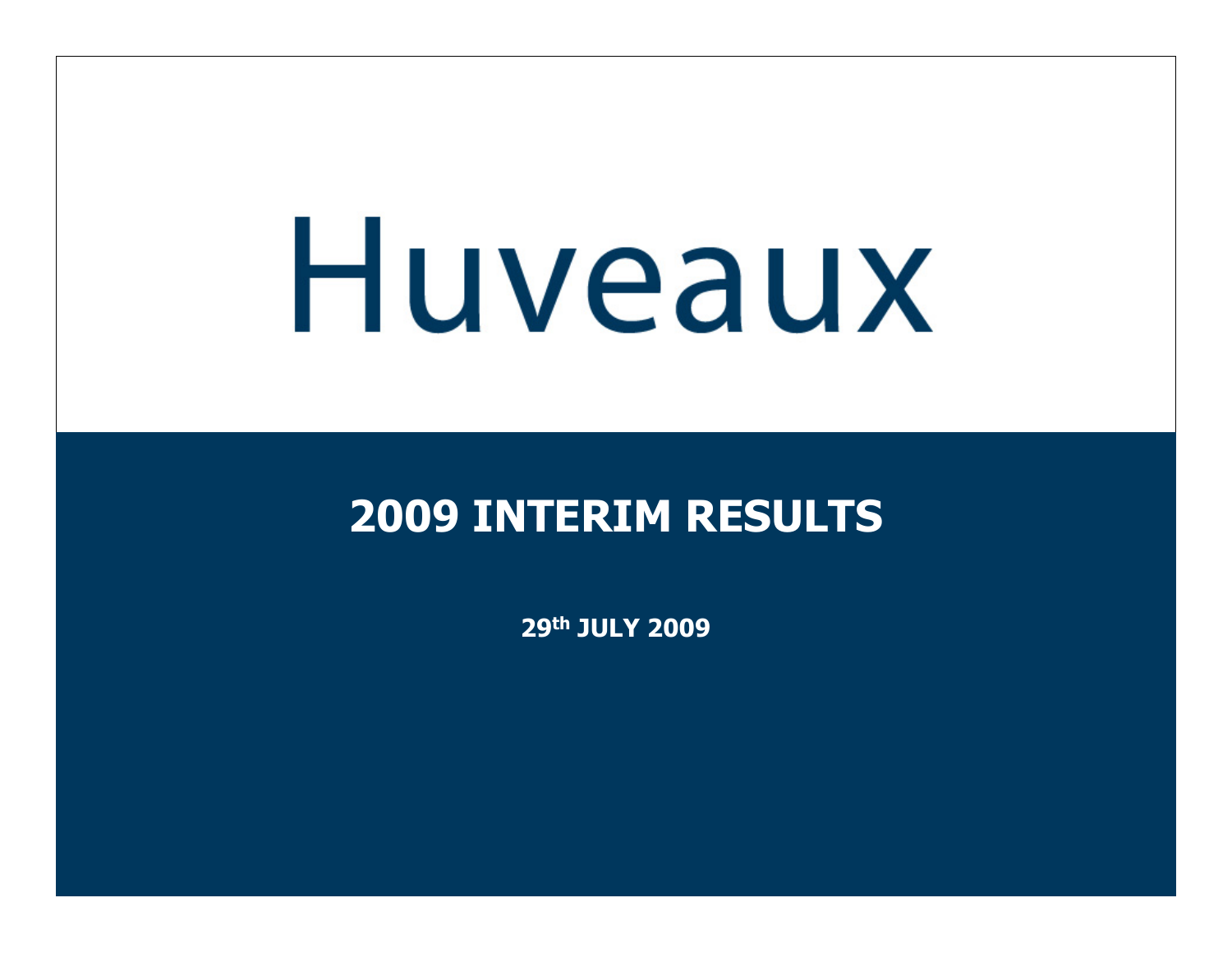# Gerry Murray**CEO**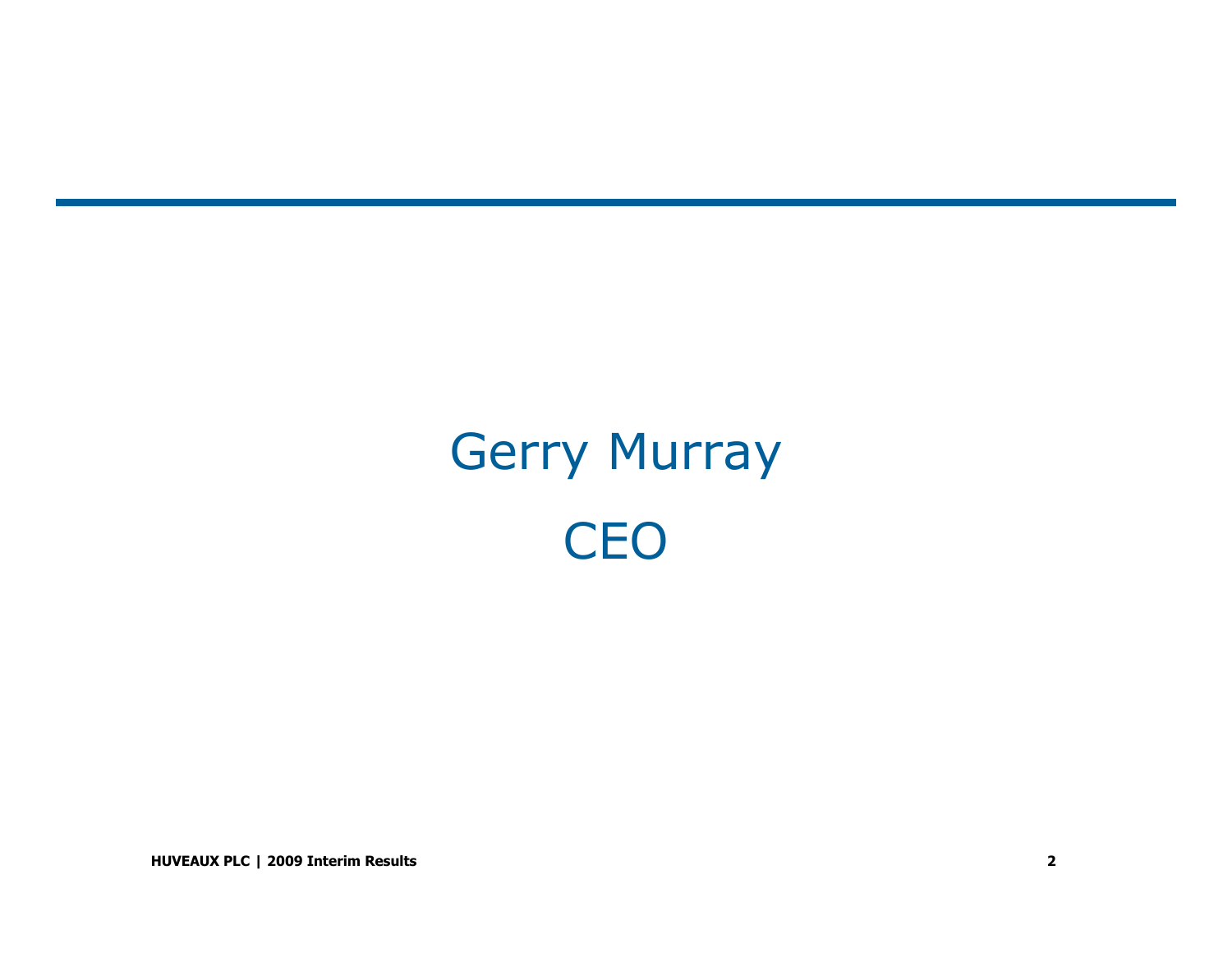## **Highlights**

- More resilient business
- Results in line with expectations
- Strong underlying growth in Political Division
- Managing changes in Education:
	- Curriculum change;
	- Key Stage 3 SATs abolished; and
	- New APP products
- Well positioned for Growth in 2010 and beyond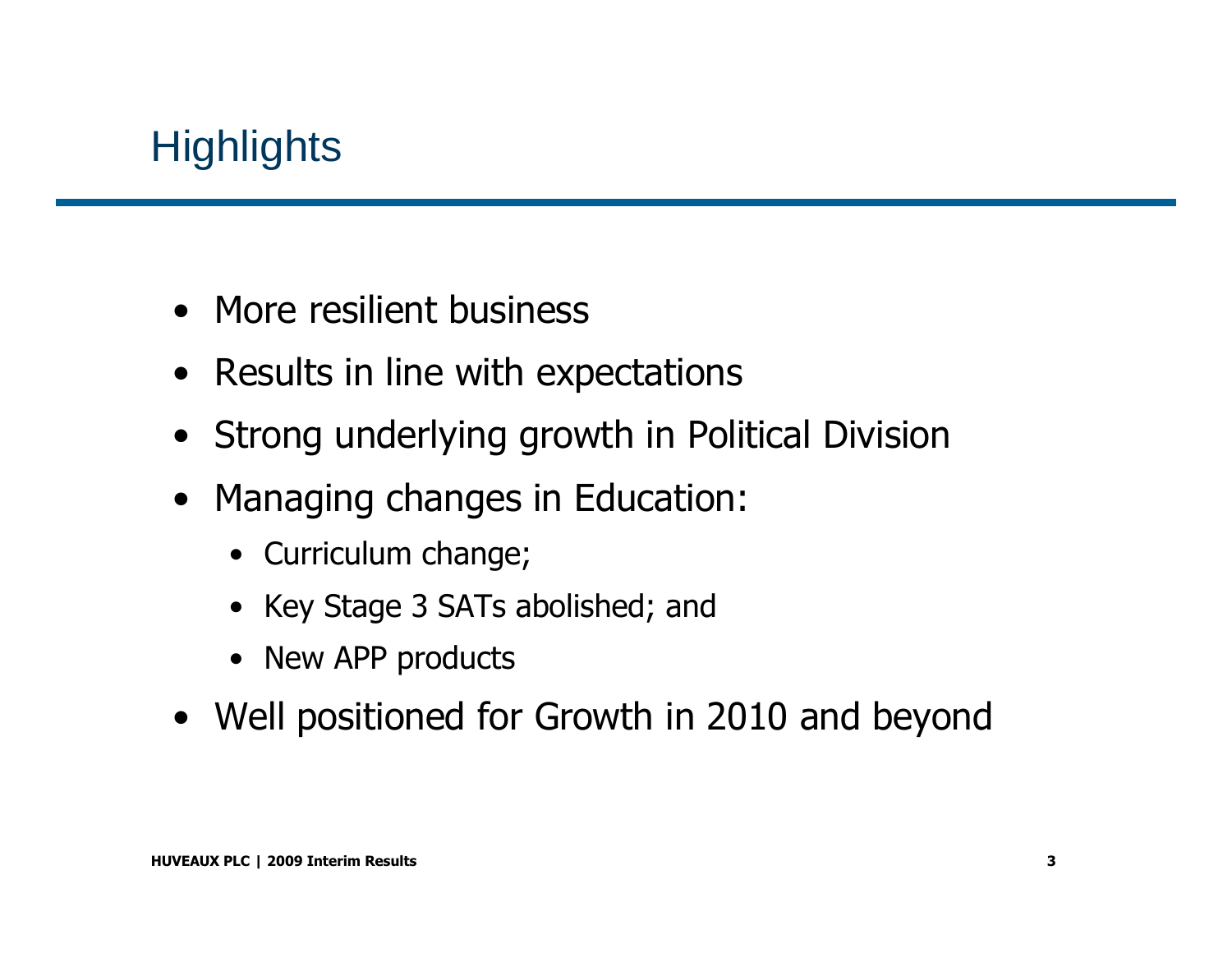#### Financial Highlights

- Retained revenue down to £11.3m (08: £13.3m)
- Retained EBITDA at £0.4m (08: £1.1m)
- Significant shift into H2 in 2009
- •Net debt reduced to £8.6m
- 4% underlying revenue growth in Political
- 39% revenue growth in Political Knowledge
- •Strong performance of *Civil Service Live* in July
- Education revenue down 25%
- £600k of fixed costs saved in Education
- 24% reduction in HQ Overheads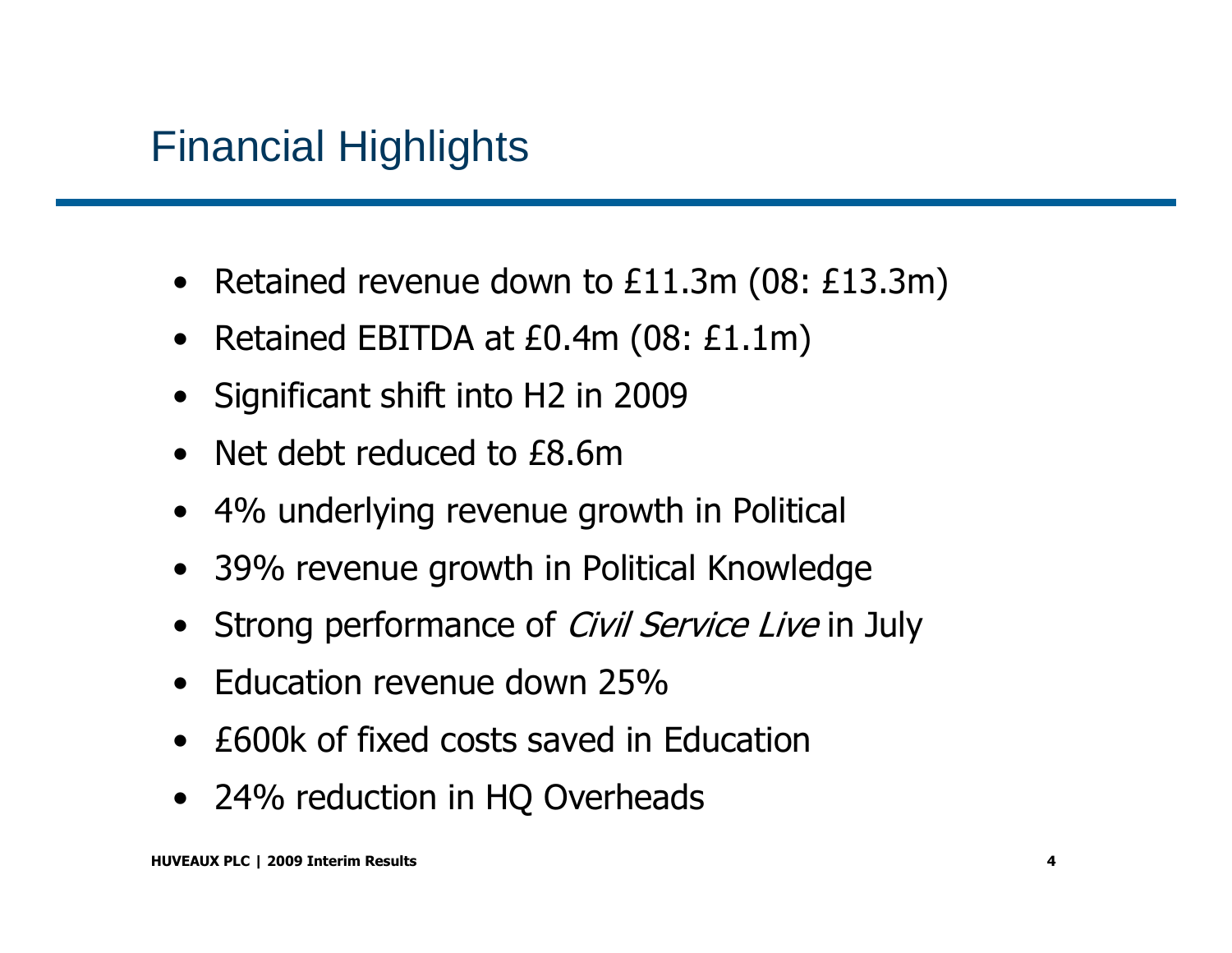# Rupert LevyFinance Director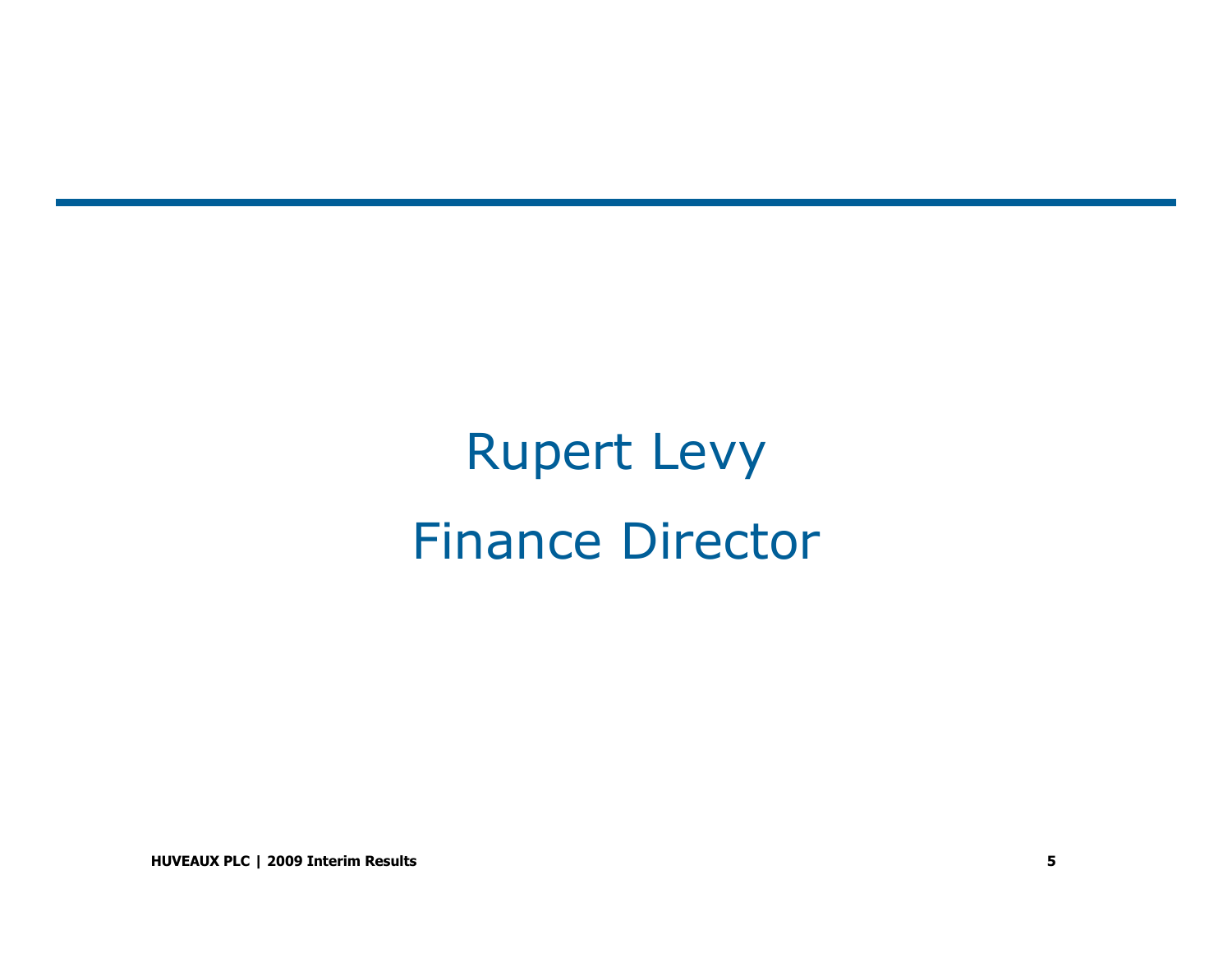#### **Results** 6 Months Ended 30<sup>th</sup> June 2009

| £'000                     | 2009   | 2008   |
|---------------------------|--------|--------|
| <b>Turnover</b>           | 11,281 | 21,676 |
| <b>Retained Turnover</b>  | 11,281 | 13,295 |
| <b>EBITDA</b>             | 360    | 1,799  |
| <b>Retained EBITDA</b>    | 360    | 1,147  |
| Normalised pre-tax profit | (139)  | 803    |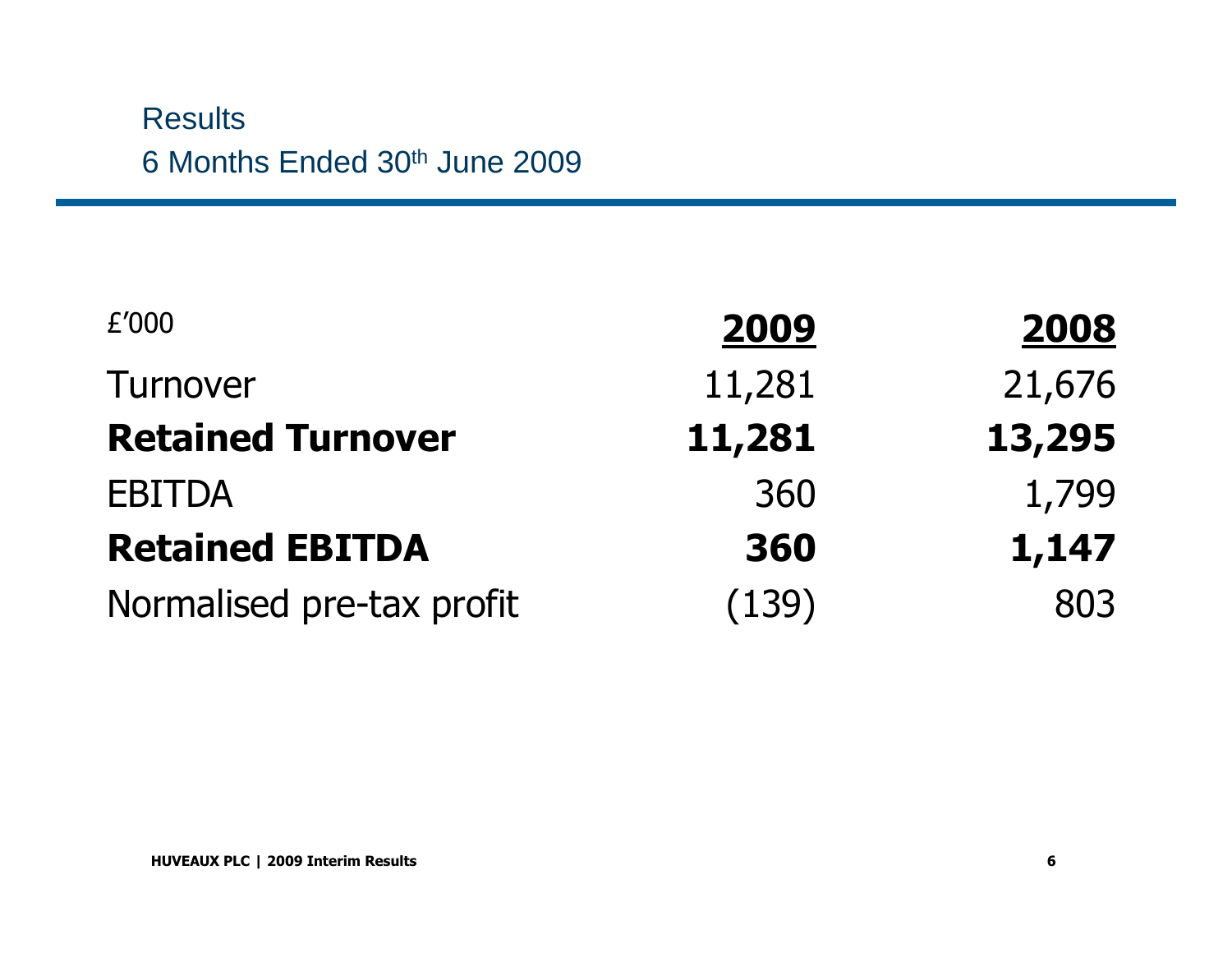#### **Results** 30th JUNE 2009

| EBITDA (£'m) | 2009         | 2008            | 2008   | 2008         |
|--------------|--------------|-----------------|--------|--------------|
|              | <b>TOTAL</b> | <b>Retained</b> | Disc'd | <b>TOTAL</b> |
| Political    | 0.6          | 0.9             |        | 0.9          |
| Education    | 0.3          | 0.9             |        | 0.9          |
| Learning     |              |                 | 0.2    | 0.2          |
| Healthcare   |              |                 | 0.4    | 0.4          |
| HQ           | $-0.5$       | $-0.6$          |        | $-0.6$       |
| <b>Total</b> | 0.4          | 1.1             | 0.7    | 1.8          |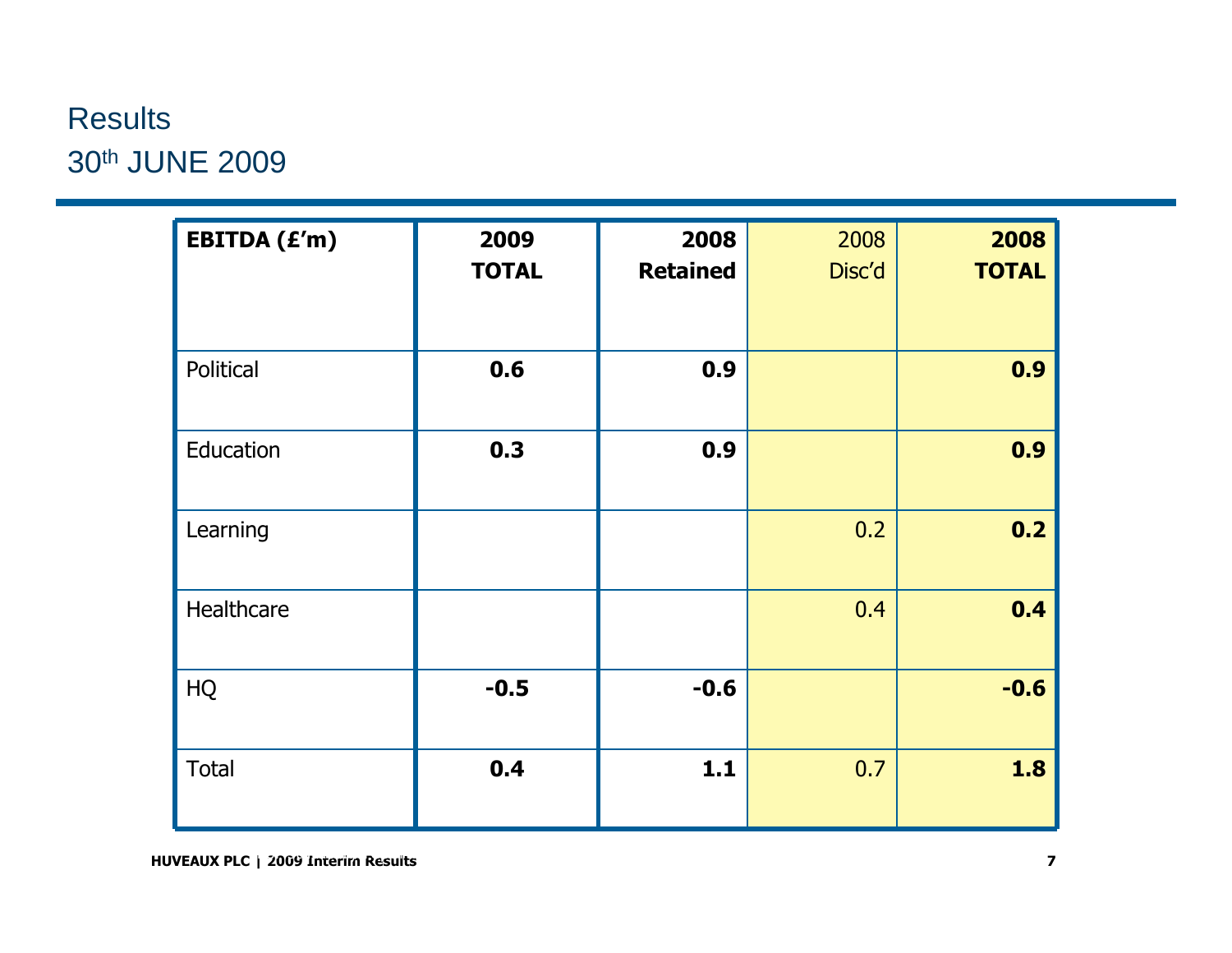#### Revenue by Product

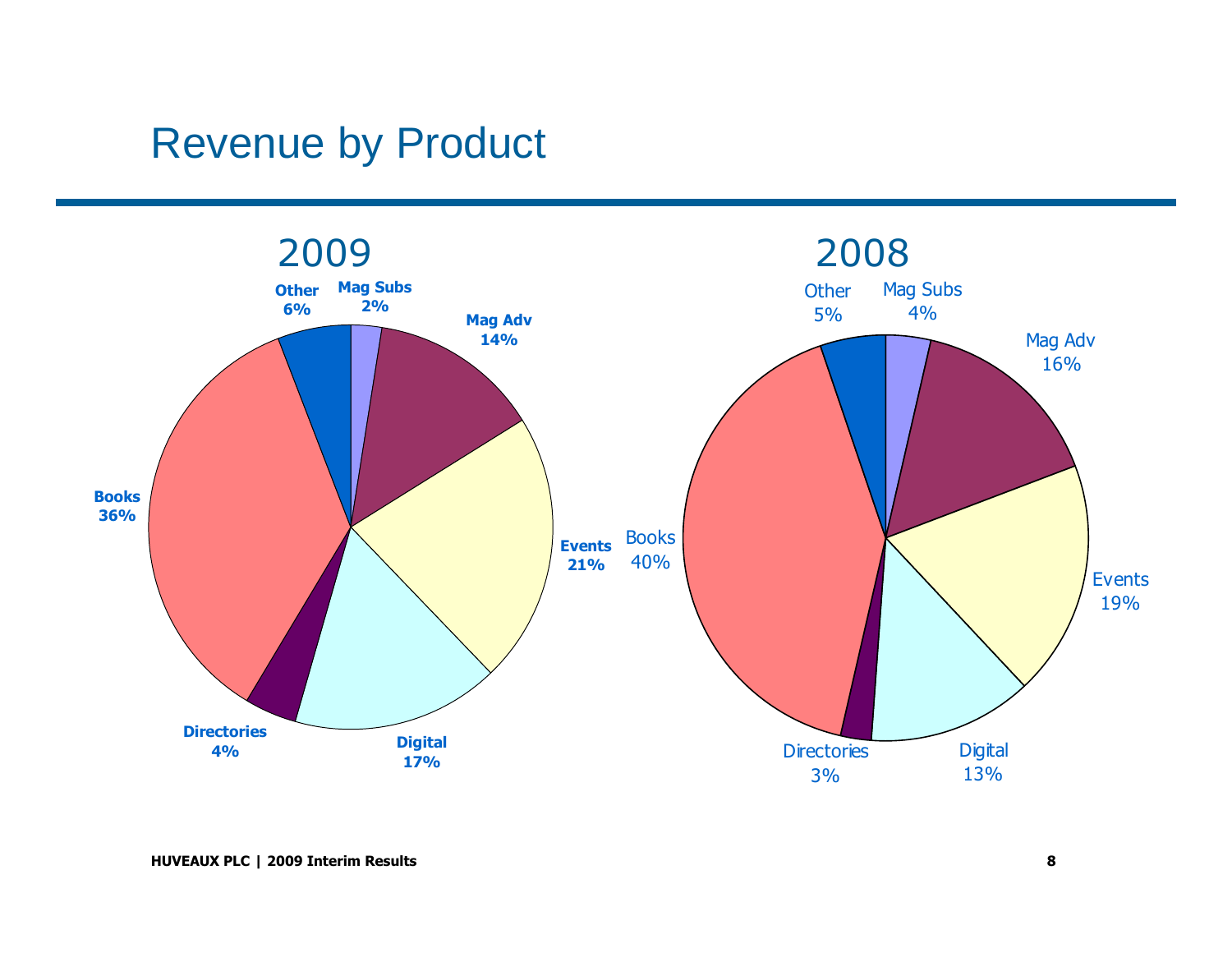- Strong operating cash flow of £1.6m
- Gross debt of £8.6m, net debt of £8.5m
- Well within Covenants and Facility limits
- Benefiting from reduction of interest rates
- Small benefit from  $\epsilon$  locked cash in at  $\epsilon$ 1.10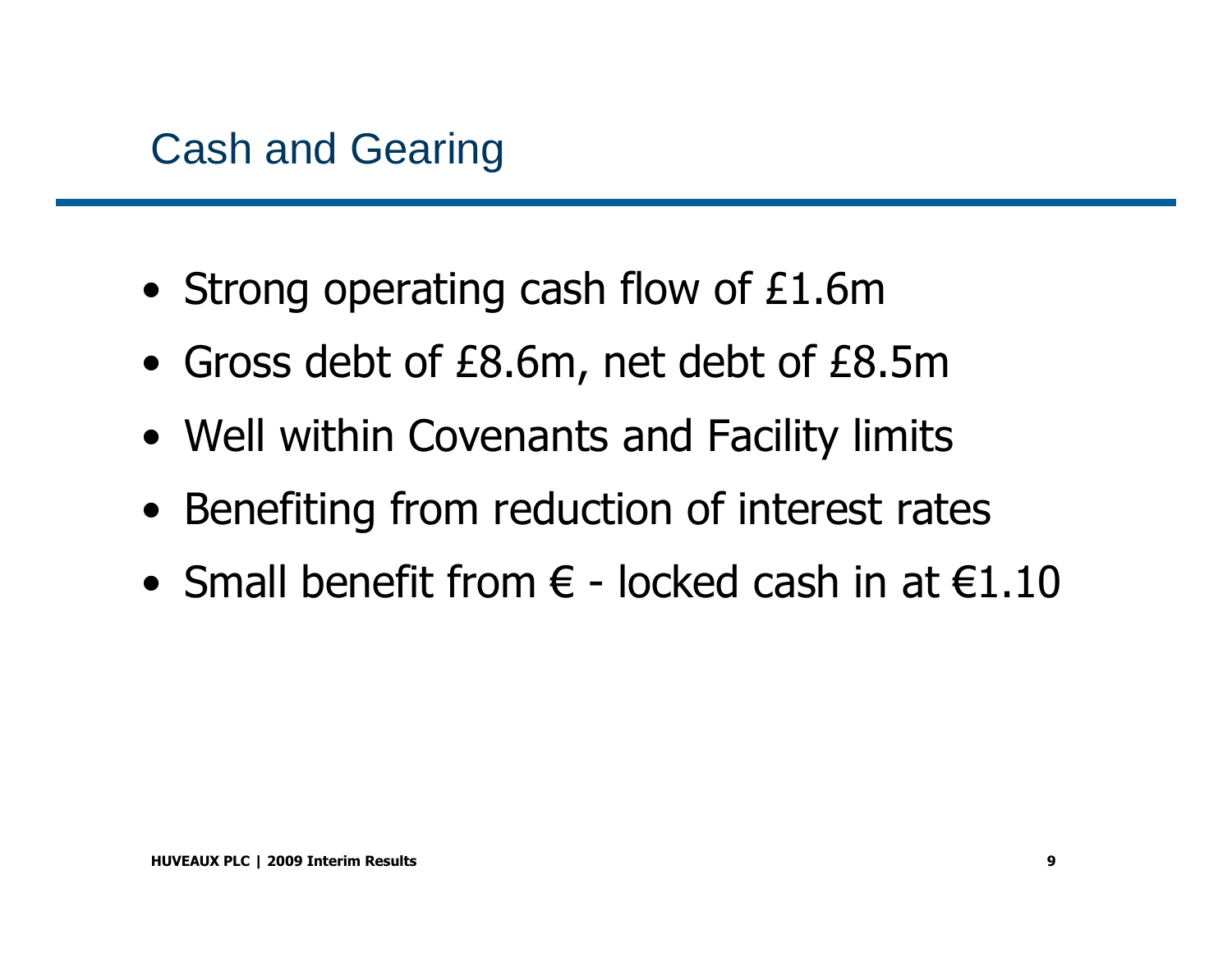# Gerry Murray**CEO**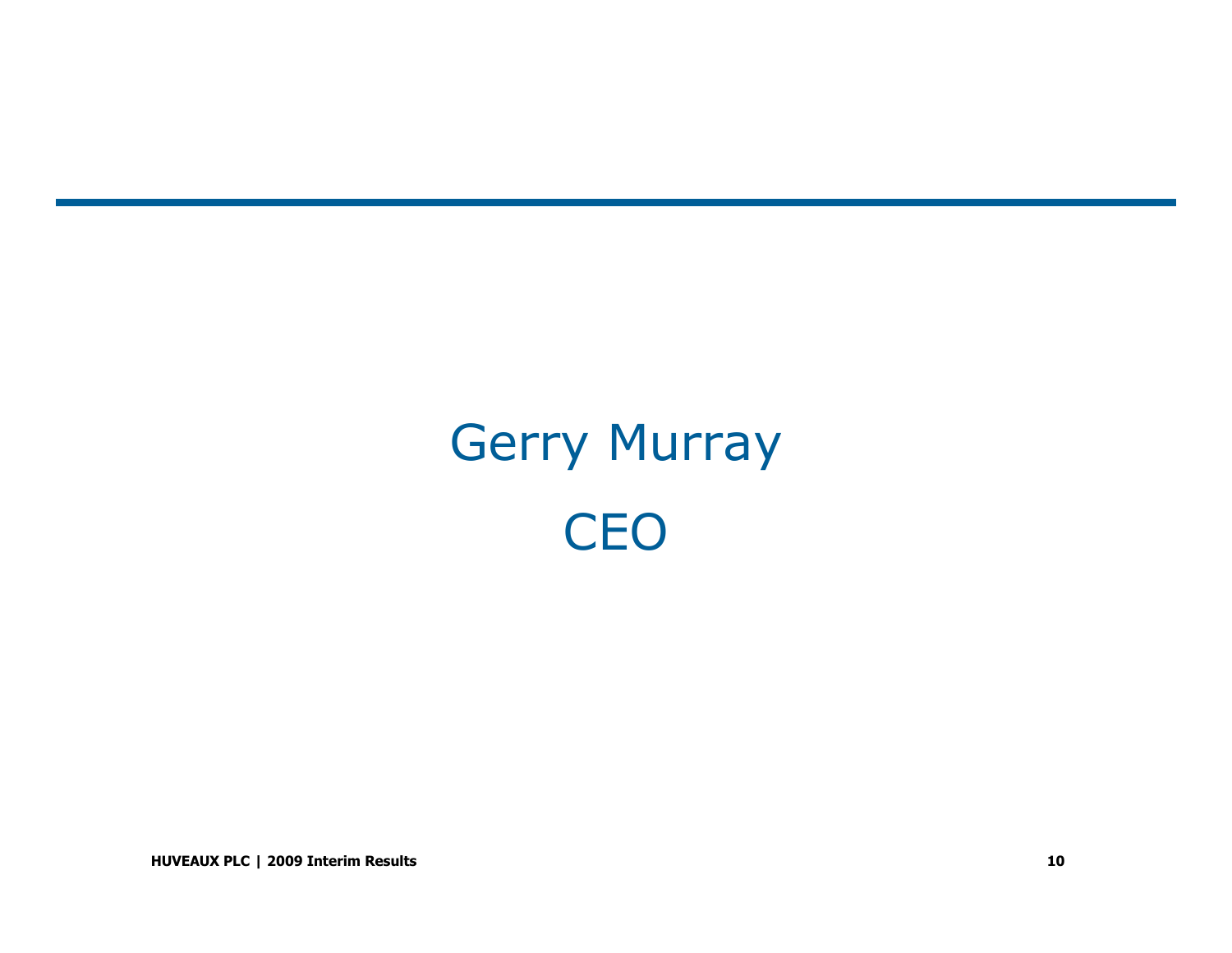## Political Division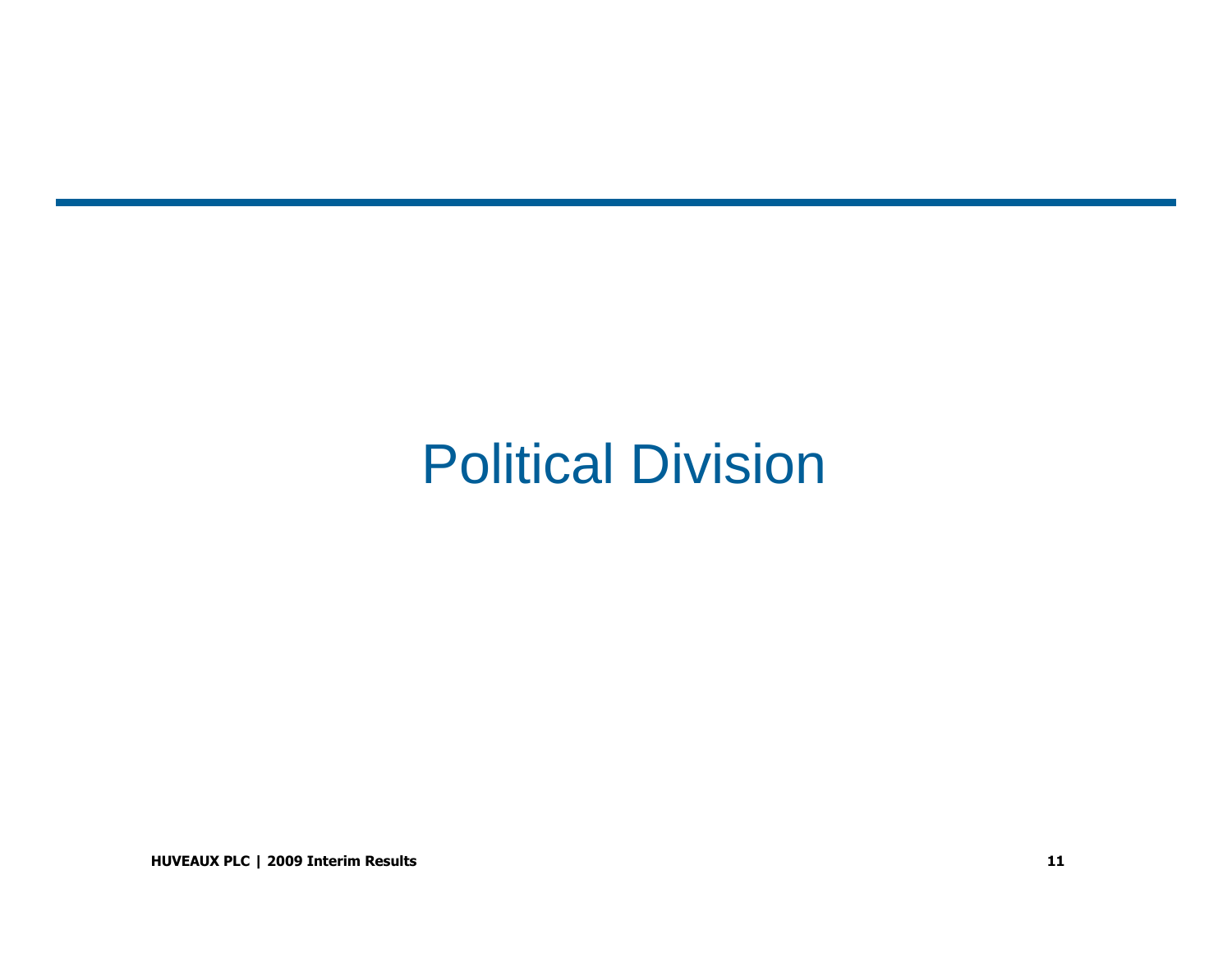## Political Division

| £'000         | 2009  | 2008  |
|---------------|-------|-------|
| Turnover      | 7,219 | 7,799 |
| <b>EBITDA</b> | 608   | 903   |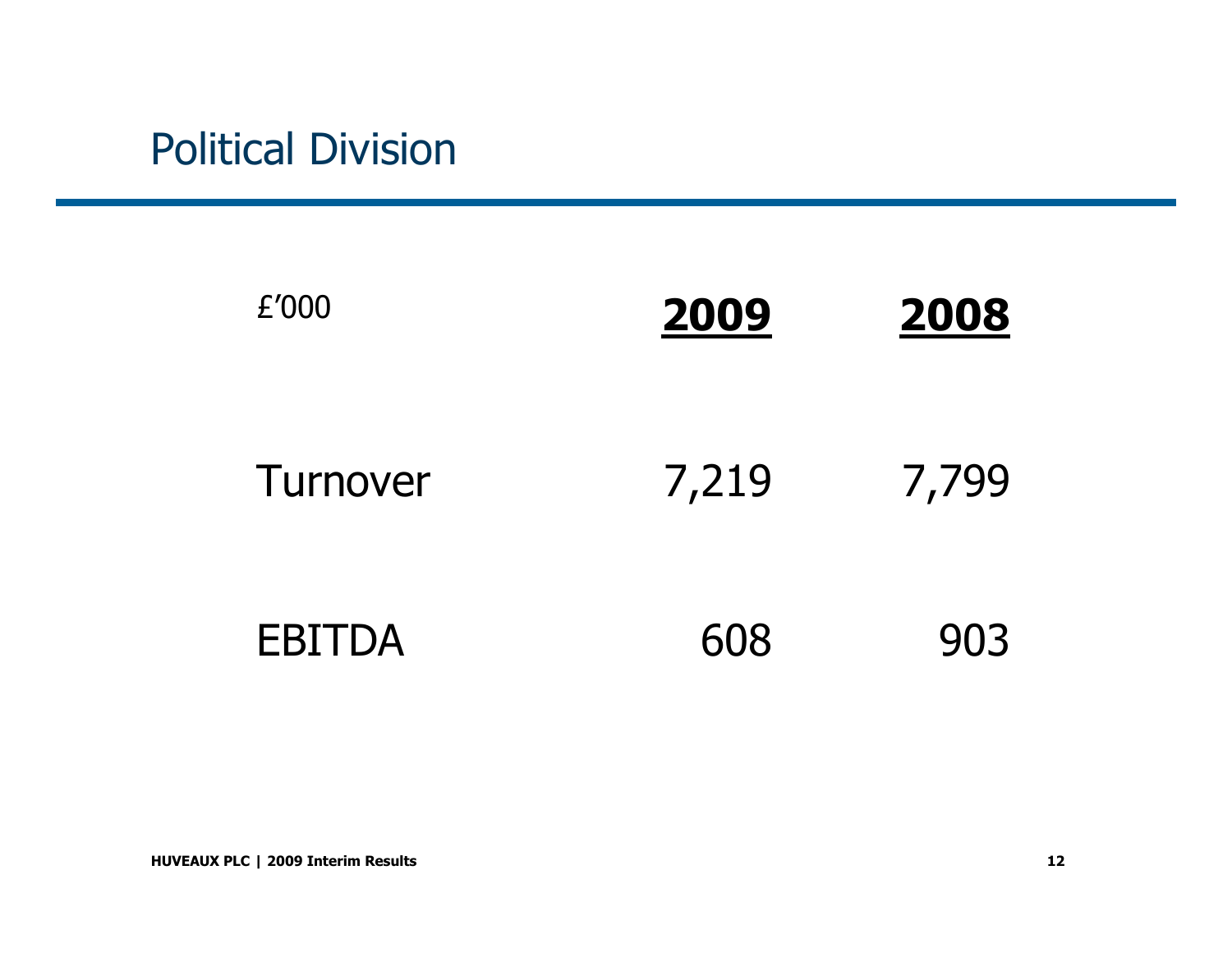#### New Political Division

| £'000                                | 2009<br><b>Revenue</b> | 2009<br><b>EBITDA</b> | 2008<br><b>Revenue</b> | 2008<br><b>EBITDA</b> |
|--------------------------------------|------------------------|-----------------------|------------------------|-----------------------|
| <b>DODS</b>                          | 4,296                  | 91                    | 5,287                  | 521                   |
| <b>Political</b><br><b>Knowledge</b> | 2,047                  | 452                   | 1,500                  | 138                   |
| <b>Fenman</b>                        | 708                    | 95                    | 769                    | 215                   |
| <b>Huveaux</b><br><b>Politique</b>   | 168                    | $-30$                 | 243                    | 29                    |
| <b>TOTAL</b>                         | 7,219                  | 608                   | 7,799                  | 903                   |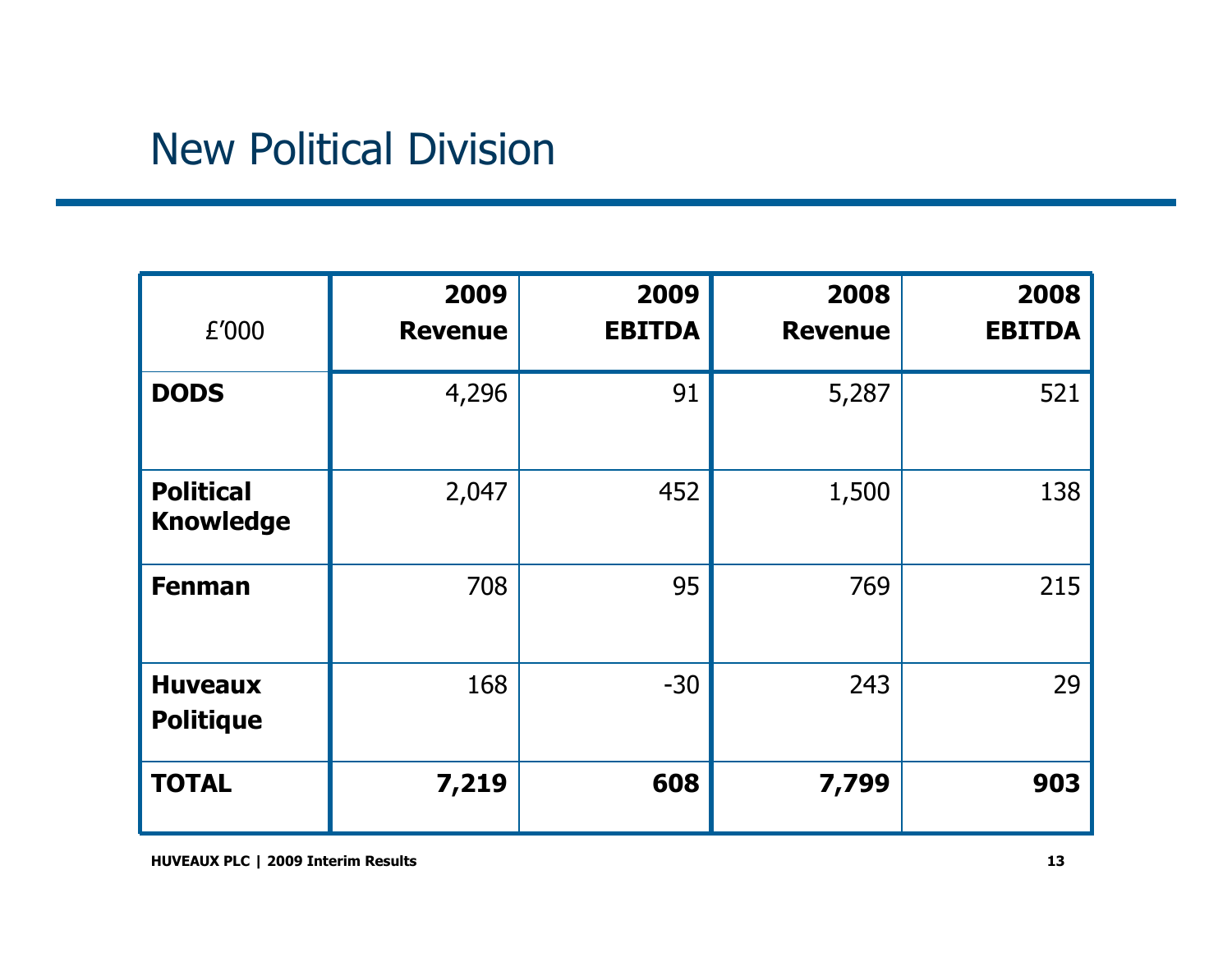#### Political Division – DODS

- Underlying 4% growth:
	- Before CSL (July), and Monitor (closed in 2008)<br>reserved in the set of the case of
- £380k reduction in Display Adv (20%)
- Strong growth in Monitoring (25%)
- Civil Service Live:
	- Regional held in Gateshead in March 2009
	- Main show held in July 2009 (30% increase in<br>maximus strease released revenue, strong re-book)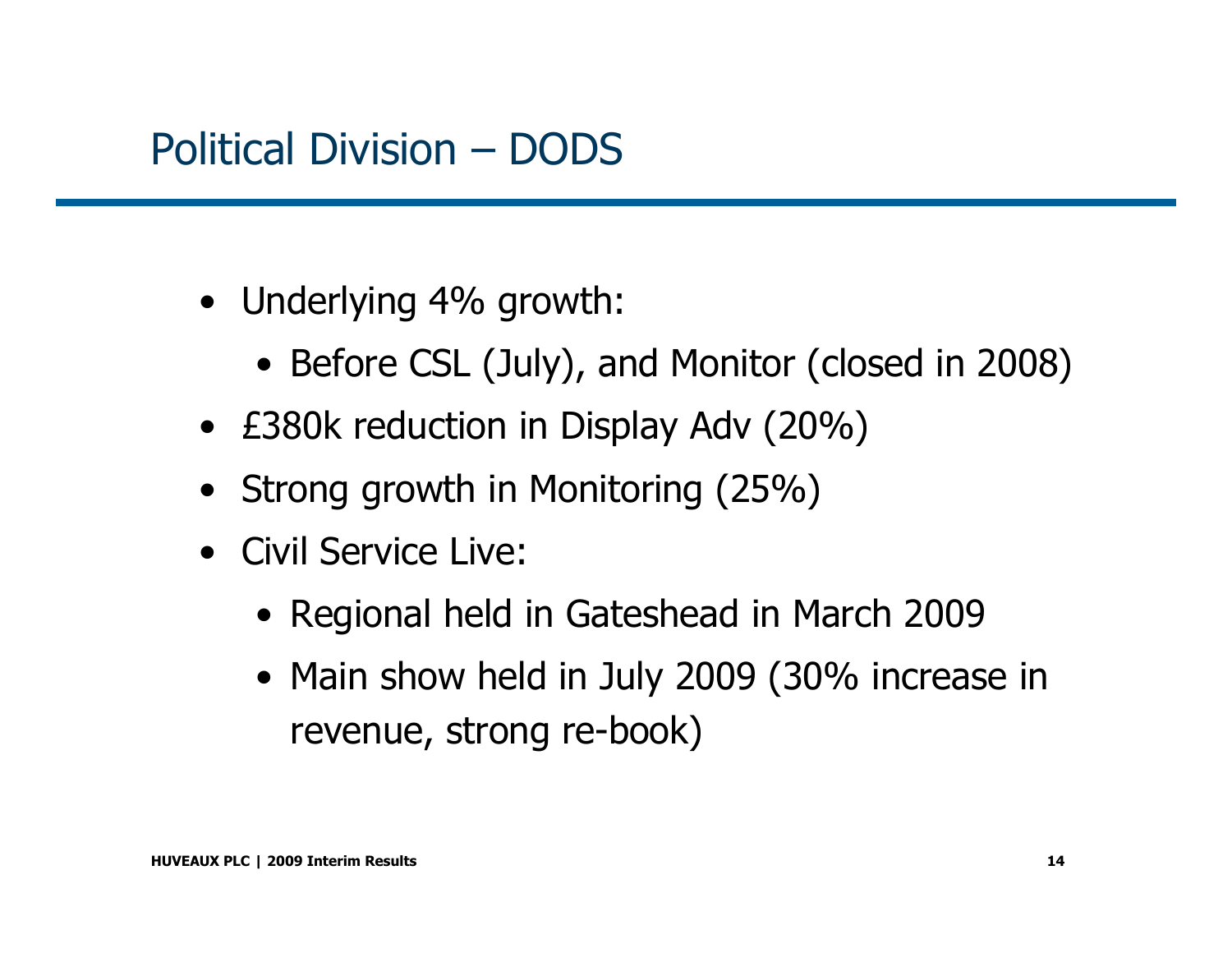#### Political Knowledge

- Revenue up from £1.5m to £2.0m (39%)
- EBITDA up from £138k to £452k
- $\bullet$ Margin up from 9% to 22%
- Growth in long-term contracts
- Growth in larger events
- Well position for tightening of budgets following General Election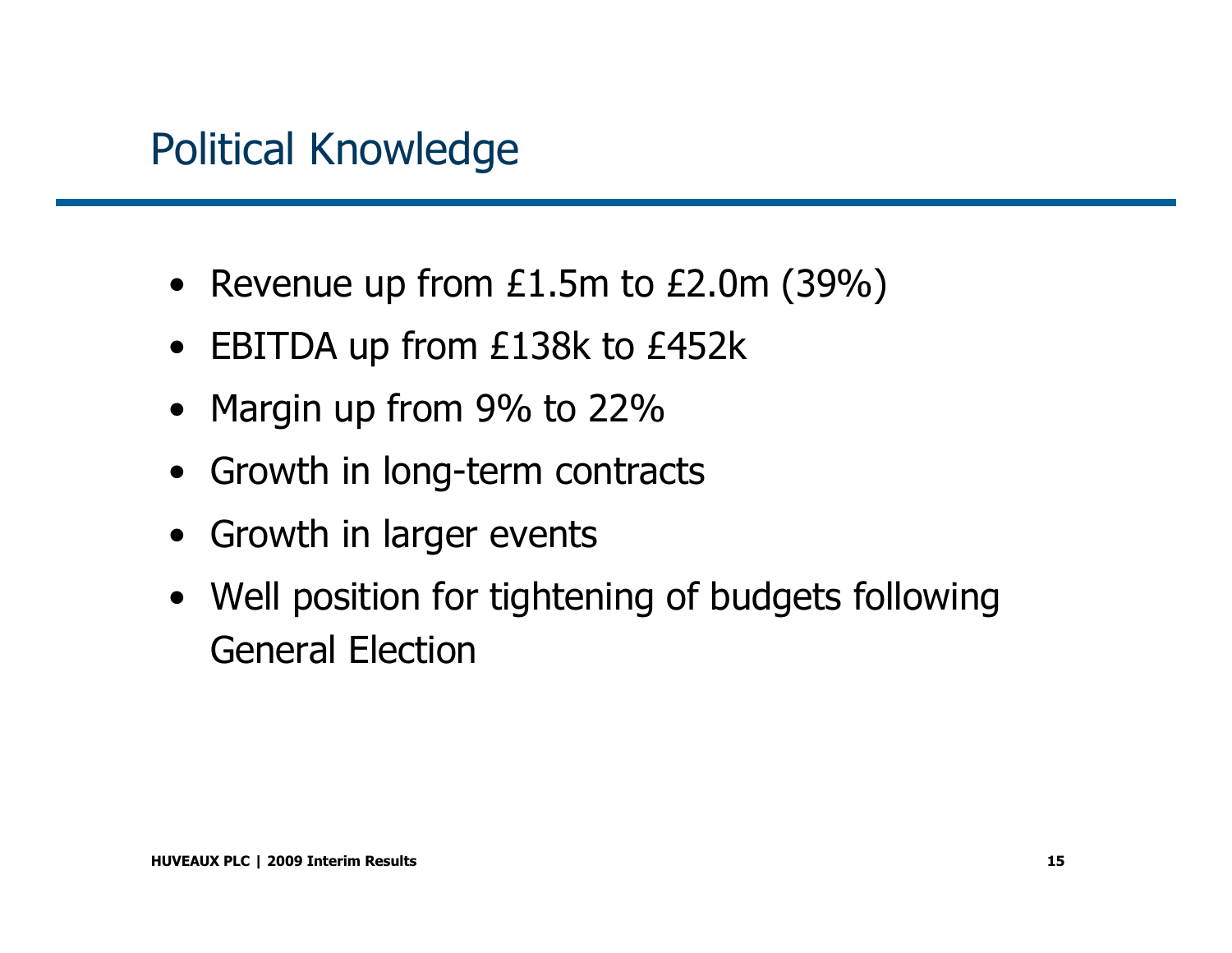# Education Division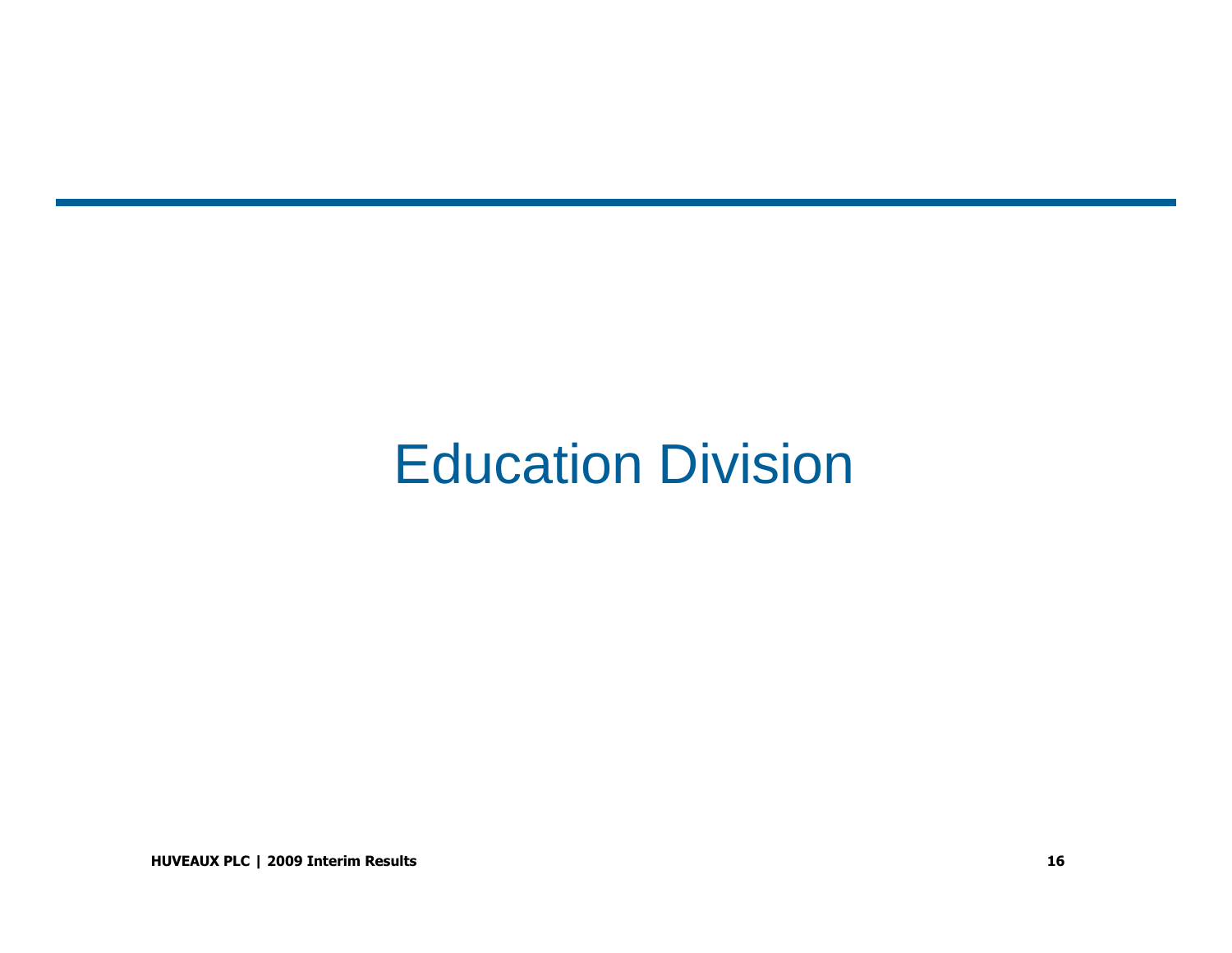## Education Division

| £'000         | 2009  | <b>2008</b> |
|---------------|-------|-------------|
| Turnover      | 4,062 | 5,496       |
| <b>EBITDA</b> | 241   | 887         |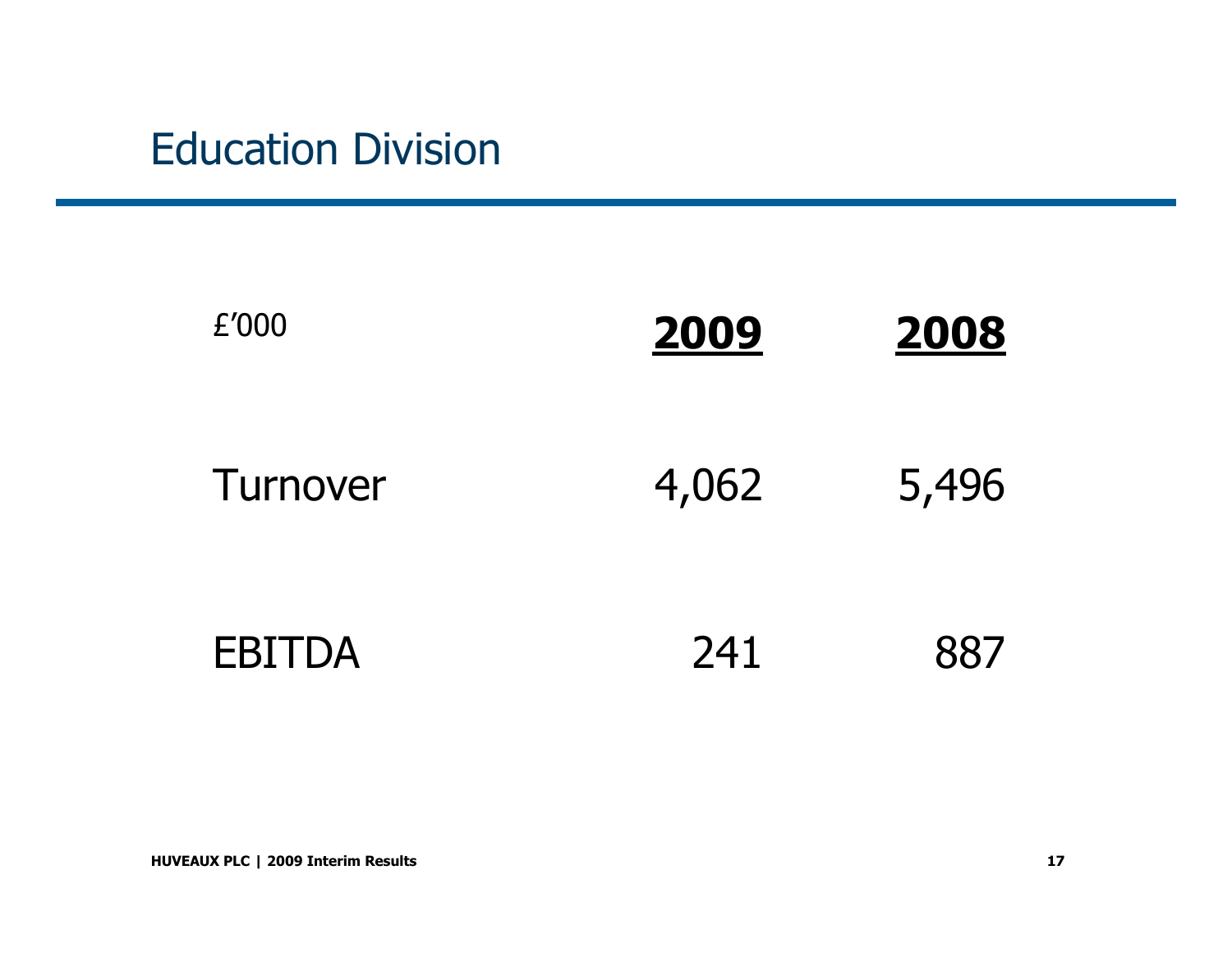#### Education Division – Letts & Lonsdale

- Trade & school affected by abolition of KS3
- Trade Sales hit by recession
- School Sales hit by move to A Level from GCSE
	- Has slowed in recent months

KS3 Sales are down £600k on H1 2008 (60%)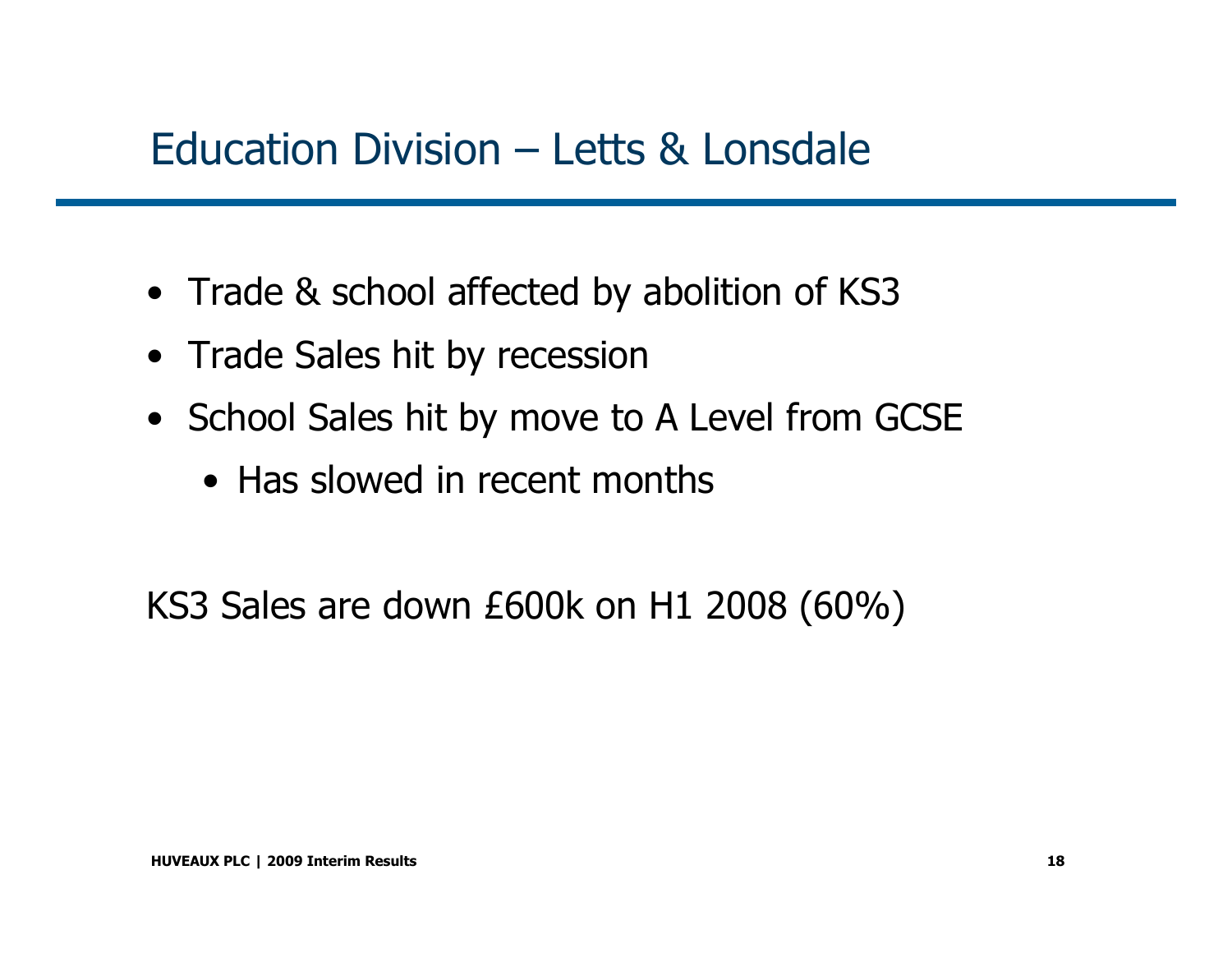#### Education Division – Leckie & Leckie

- Practice Papers
	- Move to produce "own brand" past papers at lower<br>Reference and bigher marging areated calos bigtus of C1 price and higher margin – created sales hiatus of  $£100k$
	- Will produce higher margin in 2009/2010
- Core Products
	- Stood up well to recessionary and budgetary pressures only down 4% over 2008
	- Maintained position as dominant in market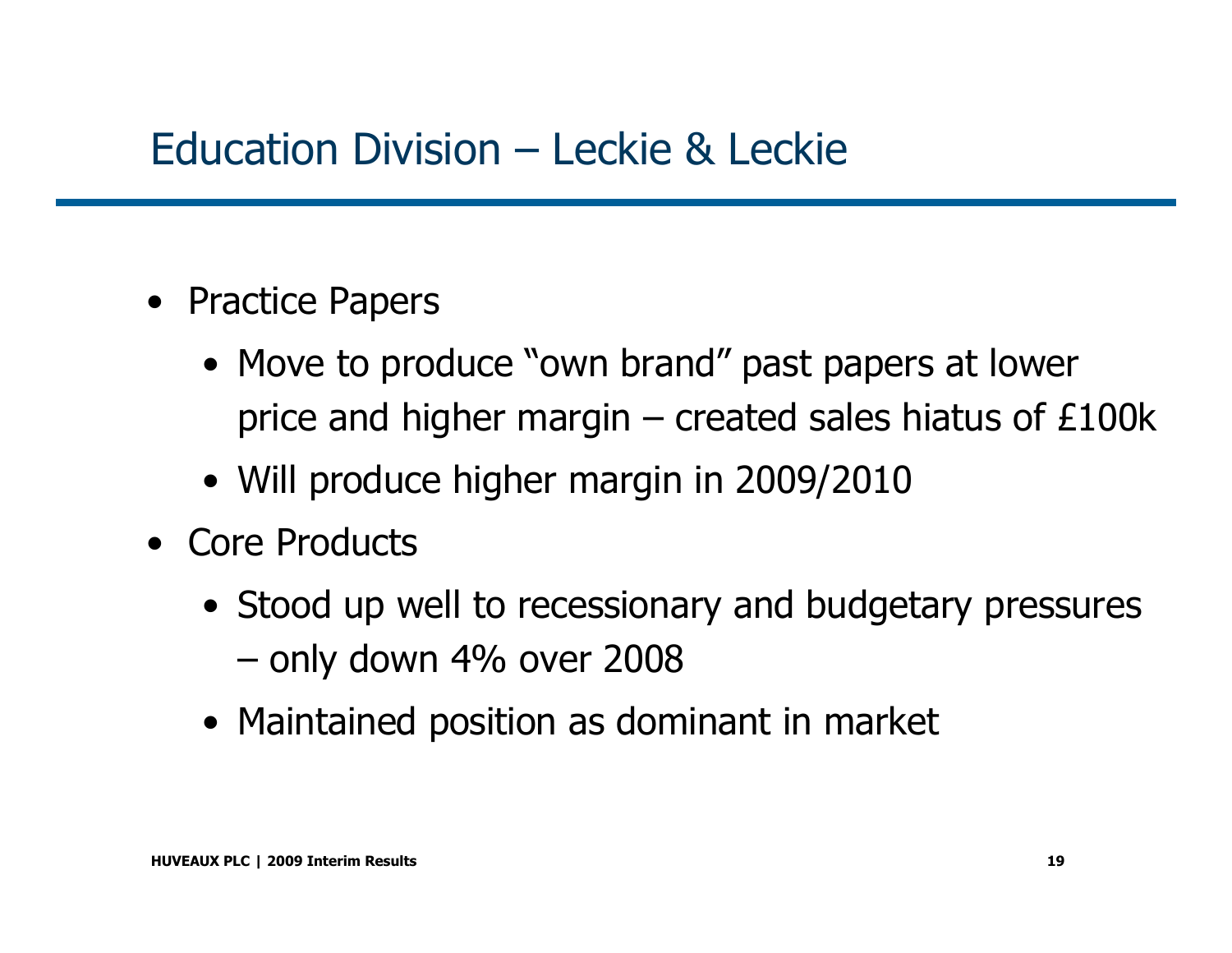#### Huveaux - Outlook for 2009

- Group remains very weighted to H2
- H2 includes material items
	- Civil Service Live (in July)
	- Party conferences (fringe events and advertising)
	- Larger Dods conferences
	- "Back to School" period in Education

#### **Confident of meeting market expectations**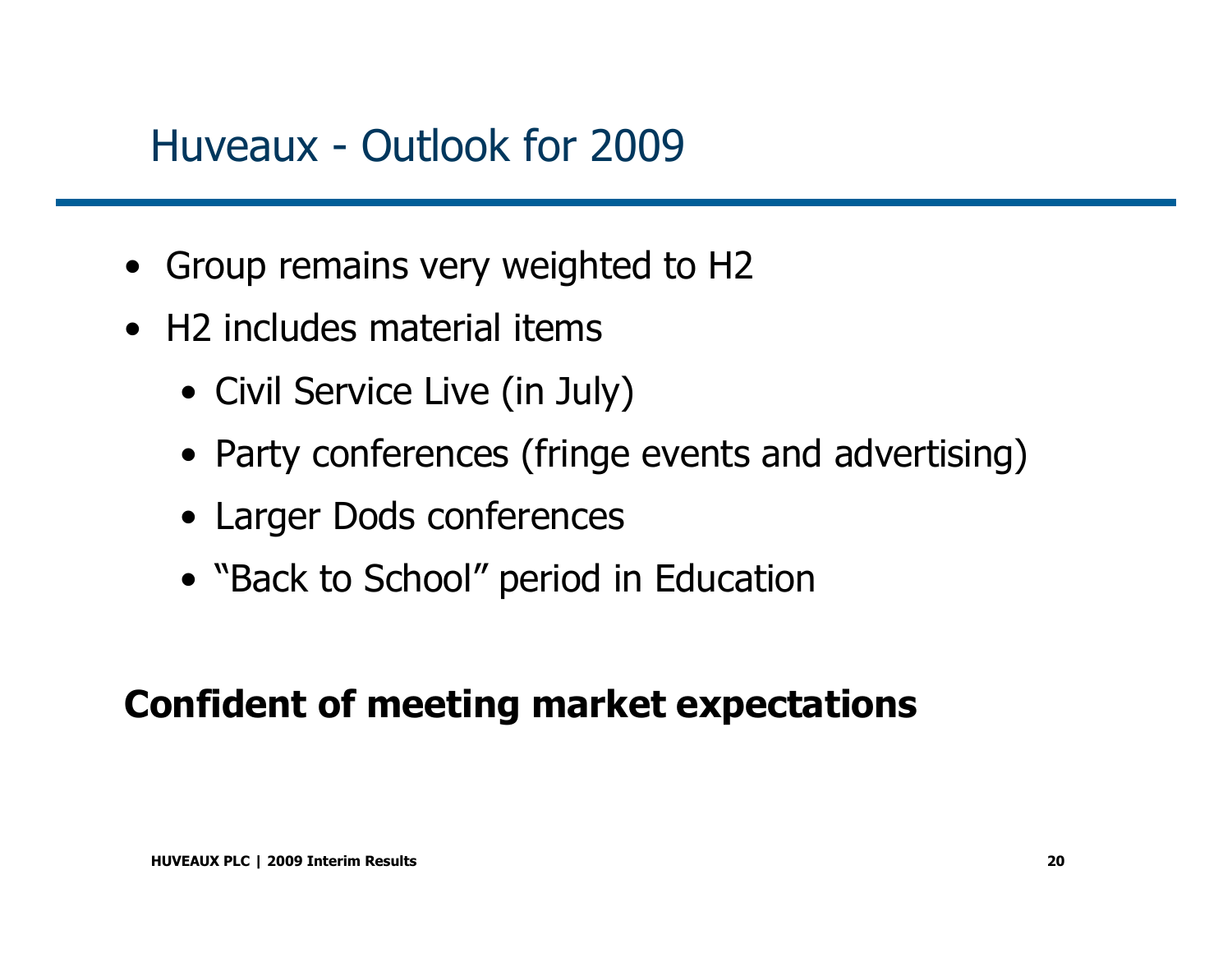## Outlook for 2010 and beyond

#### Political

- General Election will provide huge data opportunities
- Transparency plays to Dods' strengths
- UK and EU Monitoring will continue to grow
- Growth of CSL & Events

Education

- Move back to focus on GCSE is good for Huveaux
- Tory government will accelerate move to APP
- Challenge is to provide publications for new formats